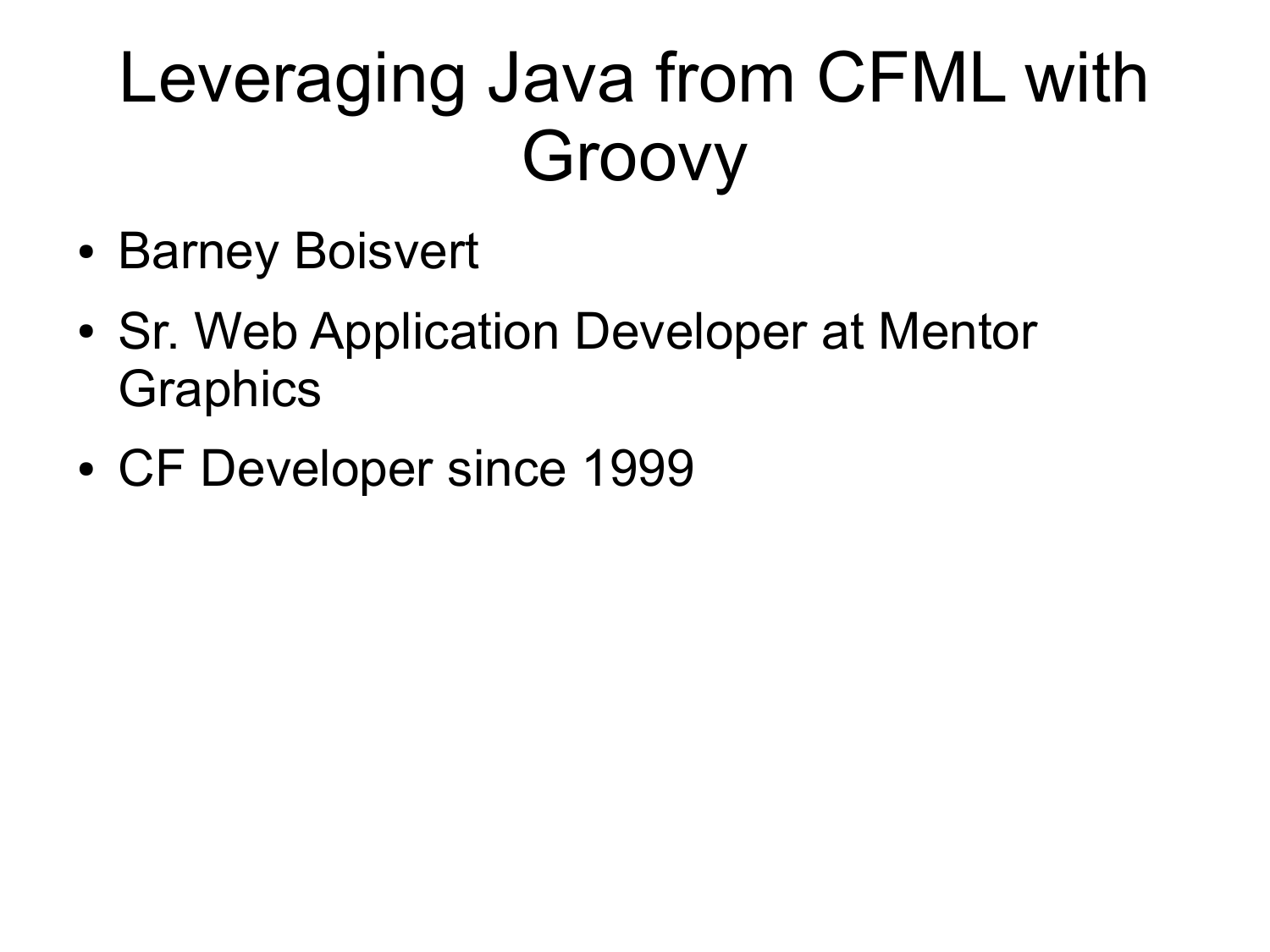## Leveraging Java from CFML with Groovy

- CFML is great
- CFML isn't so hot
- Java is great
- Java isn't so hot
- CFML + Java is great
- CFML + Java isn't so hot
- CFML + Groovy + Java is great
- CFML + Groovy + Java is great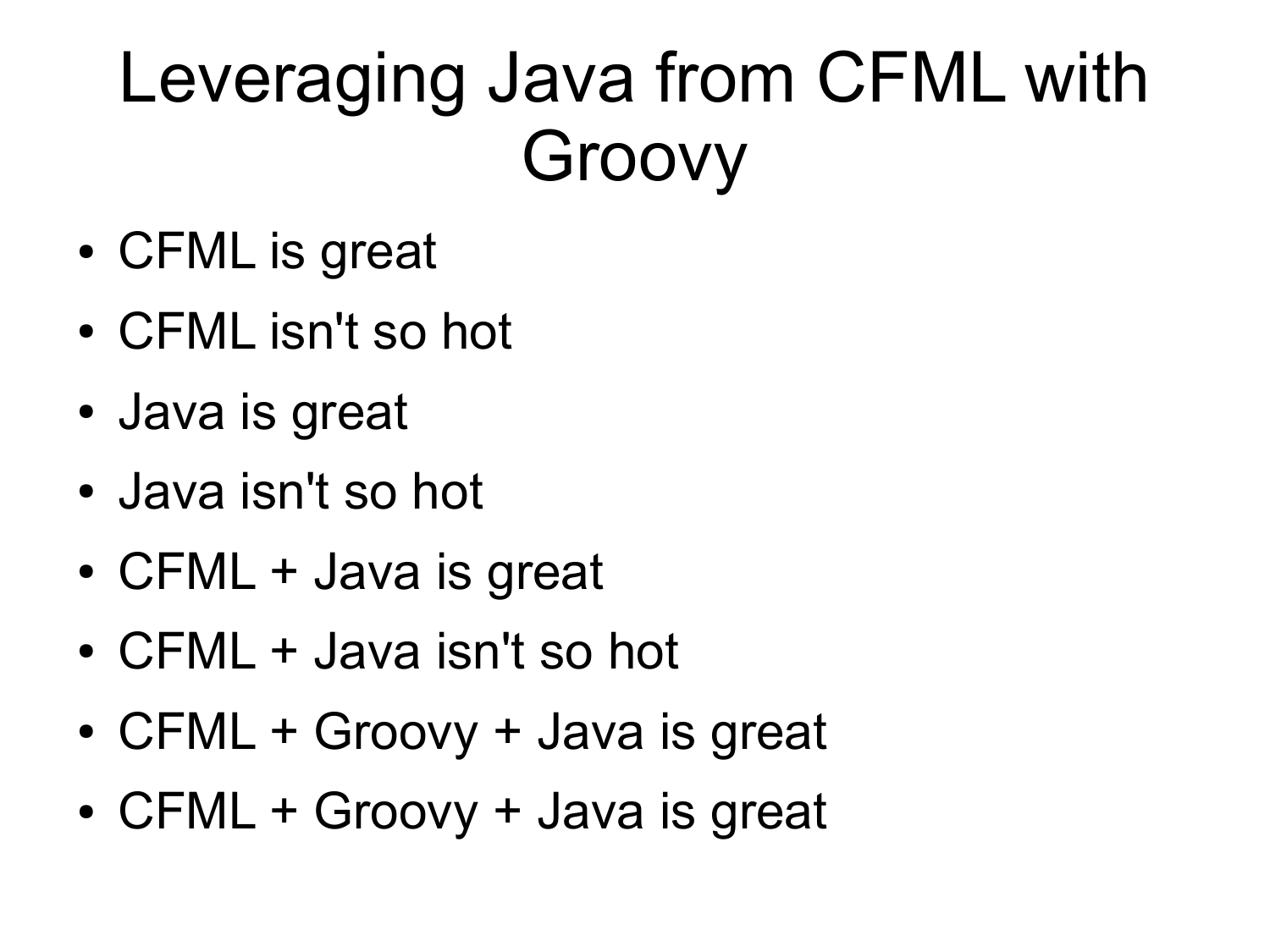### The Basics

- What is Java?
- What is a JVM?
- What is Groovy (or ColdFusion, JRuby, etc.)?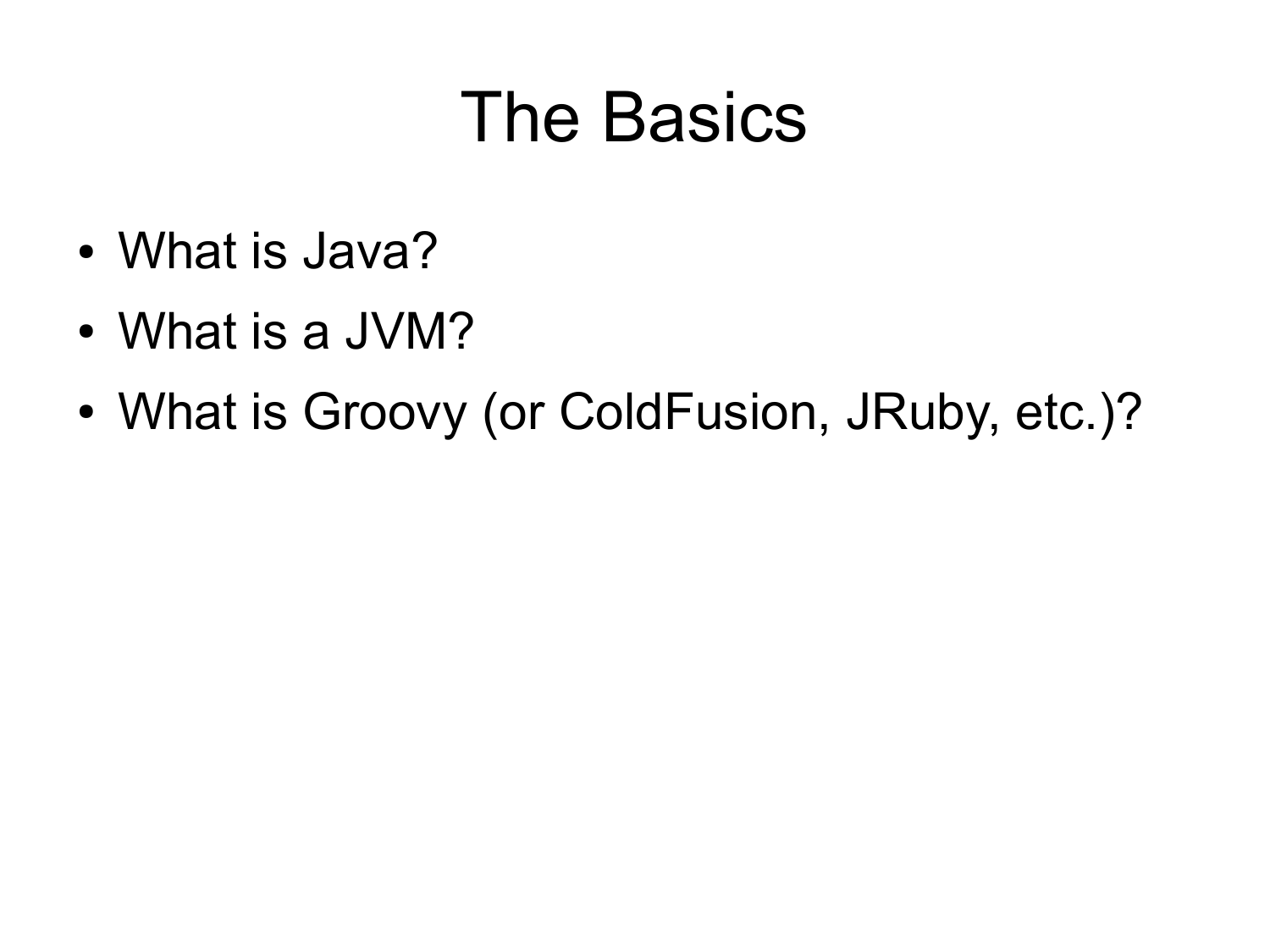# The CFML Lifecycle

- CFML source (\*.cfm/\*.cfc)
- Server JIT compiles/recompiles CFML
- Bytecode in memory
- [ native JIT into machine code ]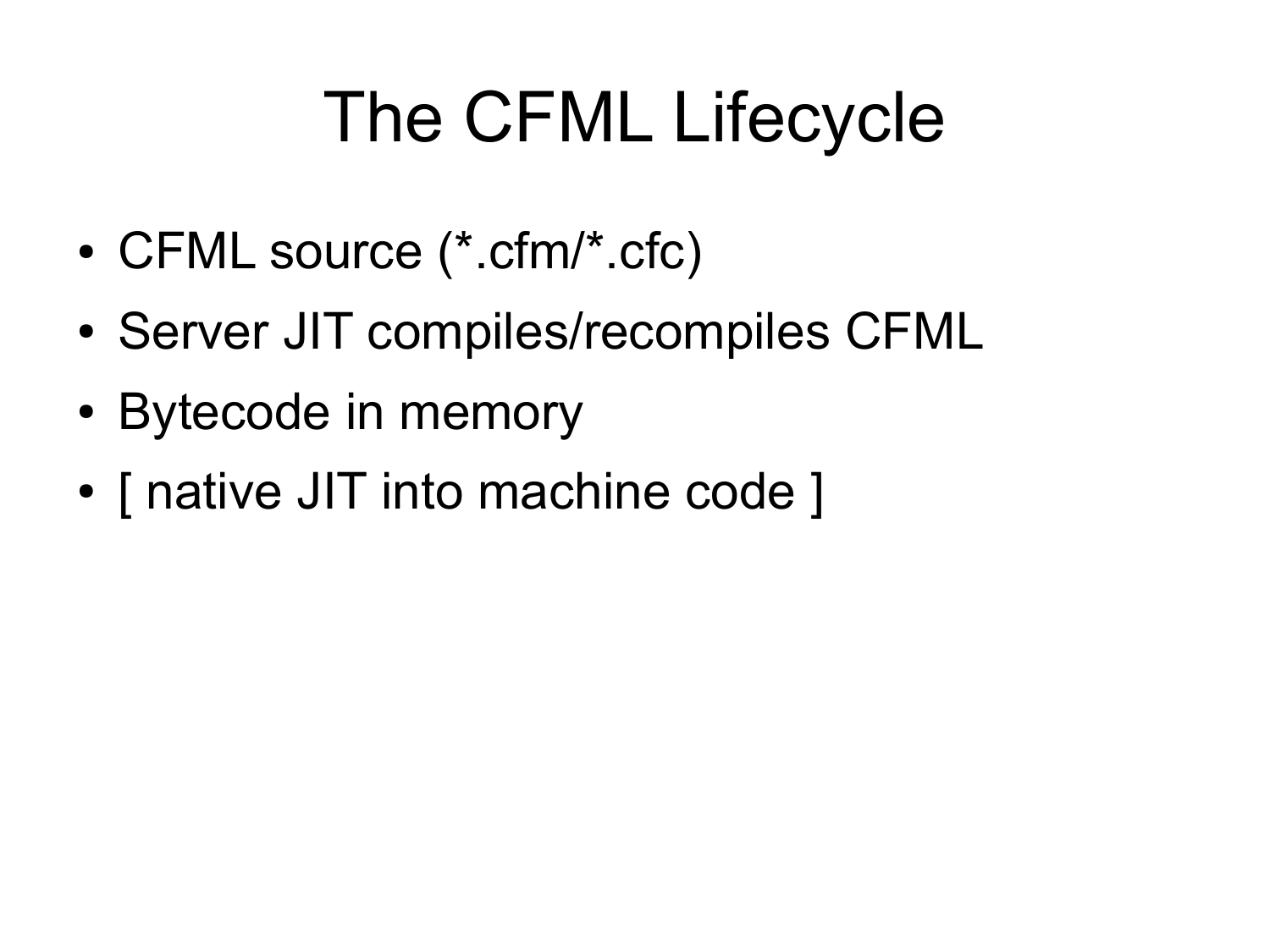## The Java Lifecycle

- Java source (\*.java)
- Javac compiles Java
- Bytecode saved to disk
- Bytecode loaded into JVM
- Bytecode in memory
- [ maybe JIT into machine code ]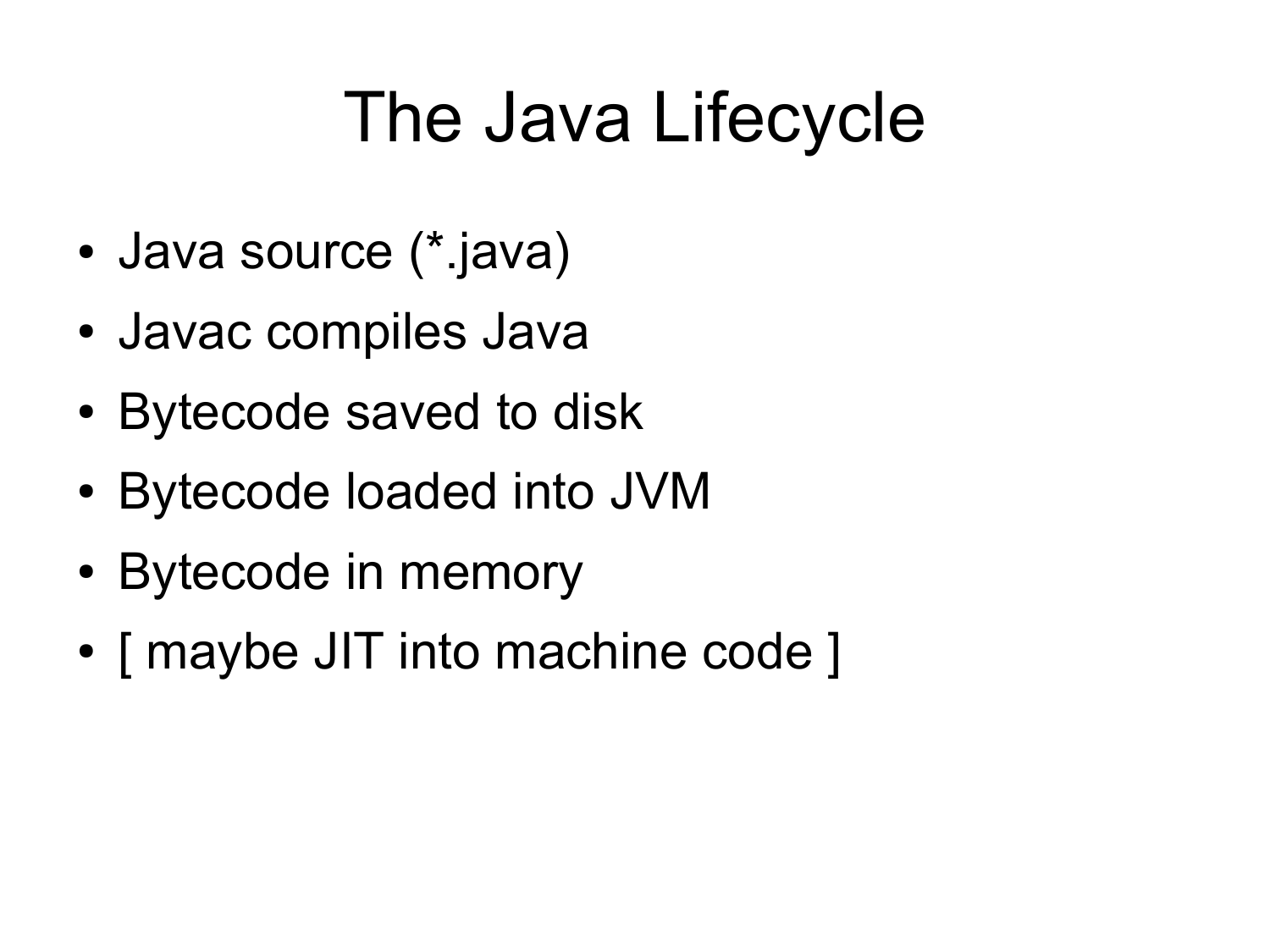# The Groovy Lifecycle

- Can use either CFML or Java lifecycle
	- Dynamic source load by destination JVM
	- Bytecode compilation for loading into future JVM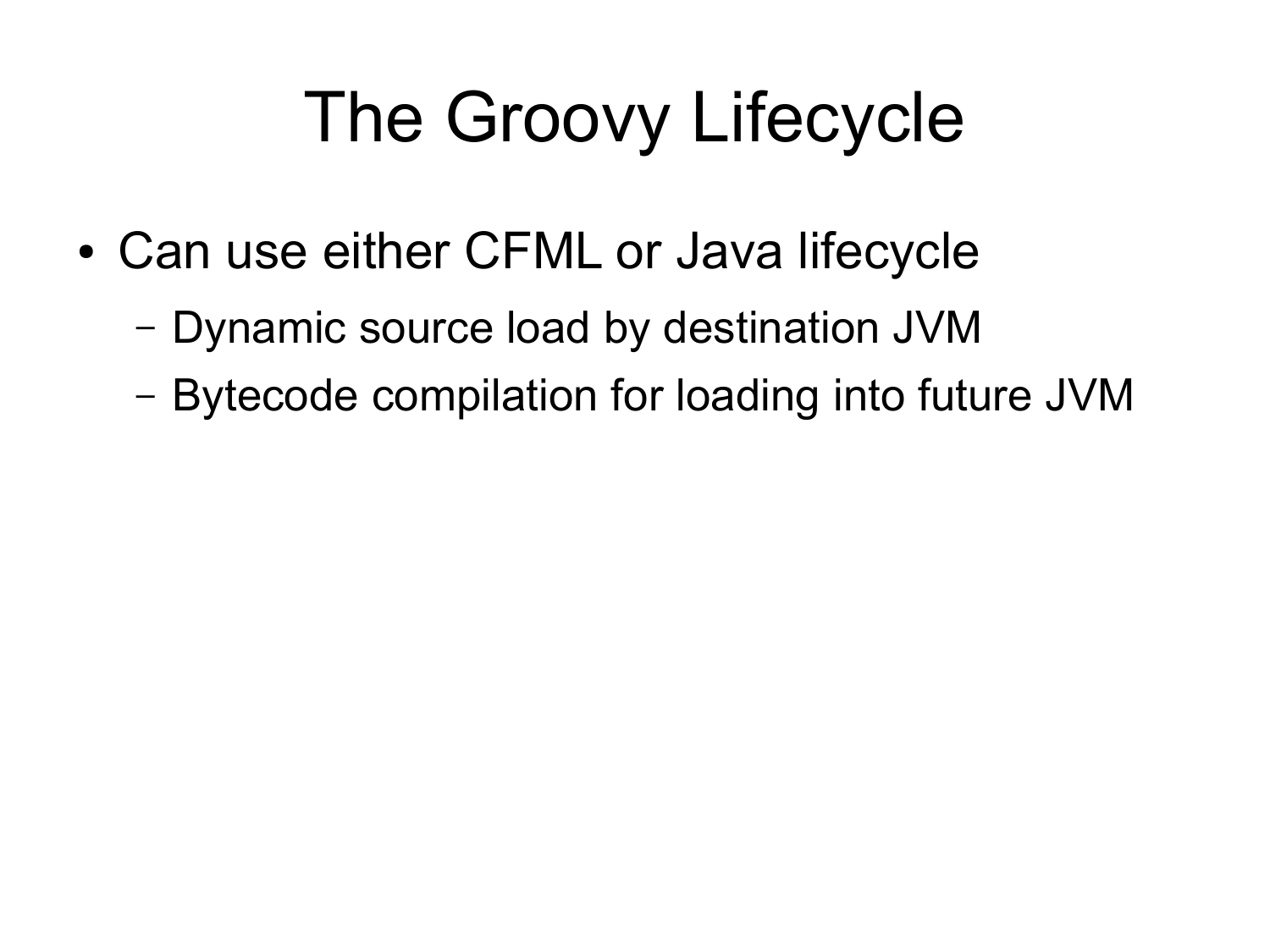## The Point: It's all Bytecode

- CFML ends up as bytecode
- Java ends up as bytecode
- Groovy ends up as bytecode

By the time it runs, it's all the same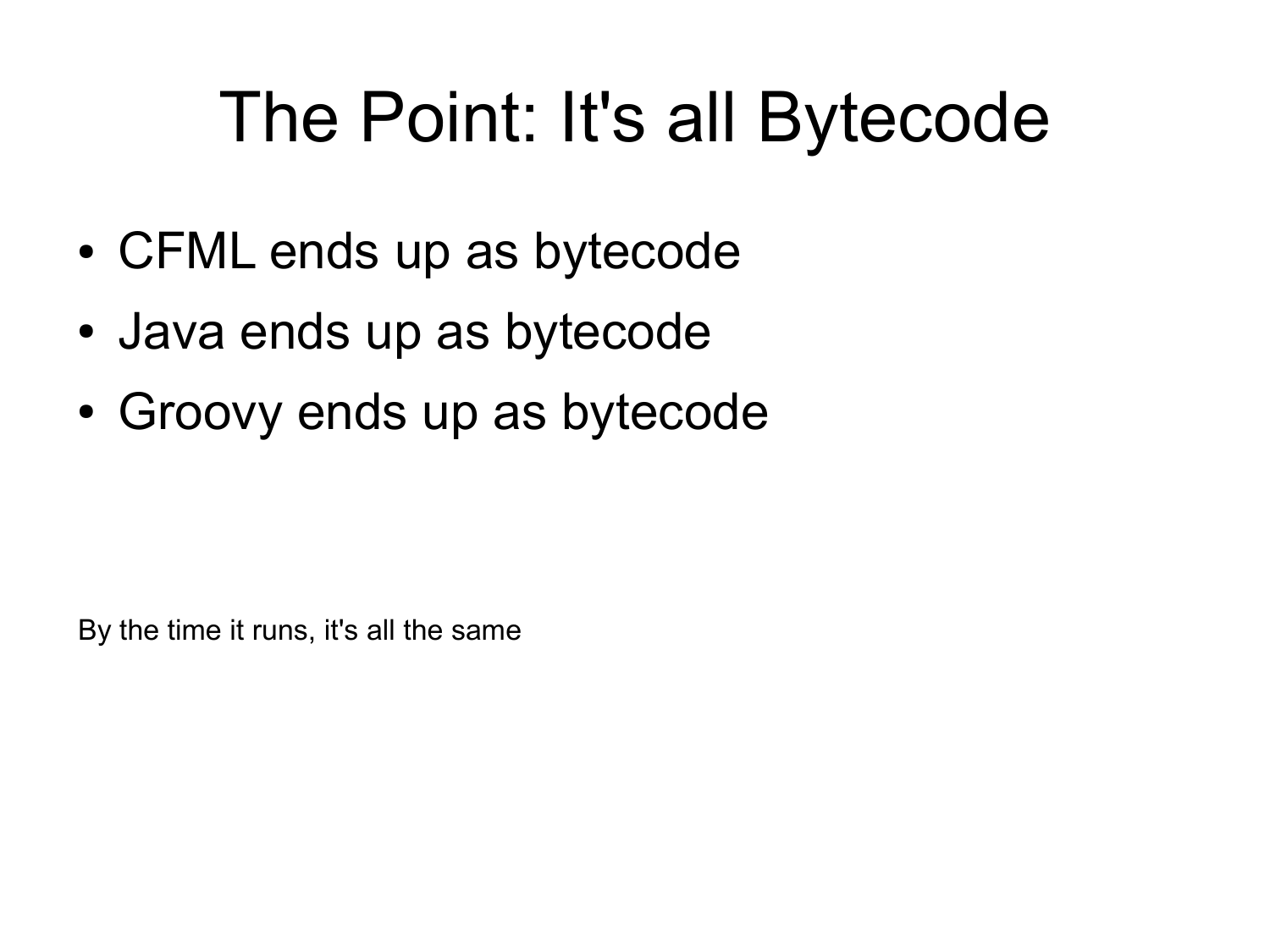# Why Use Java

- Rich collections framework
- Rich class libraries
- Low-level access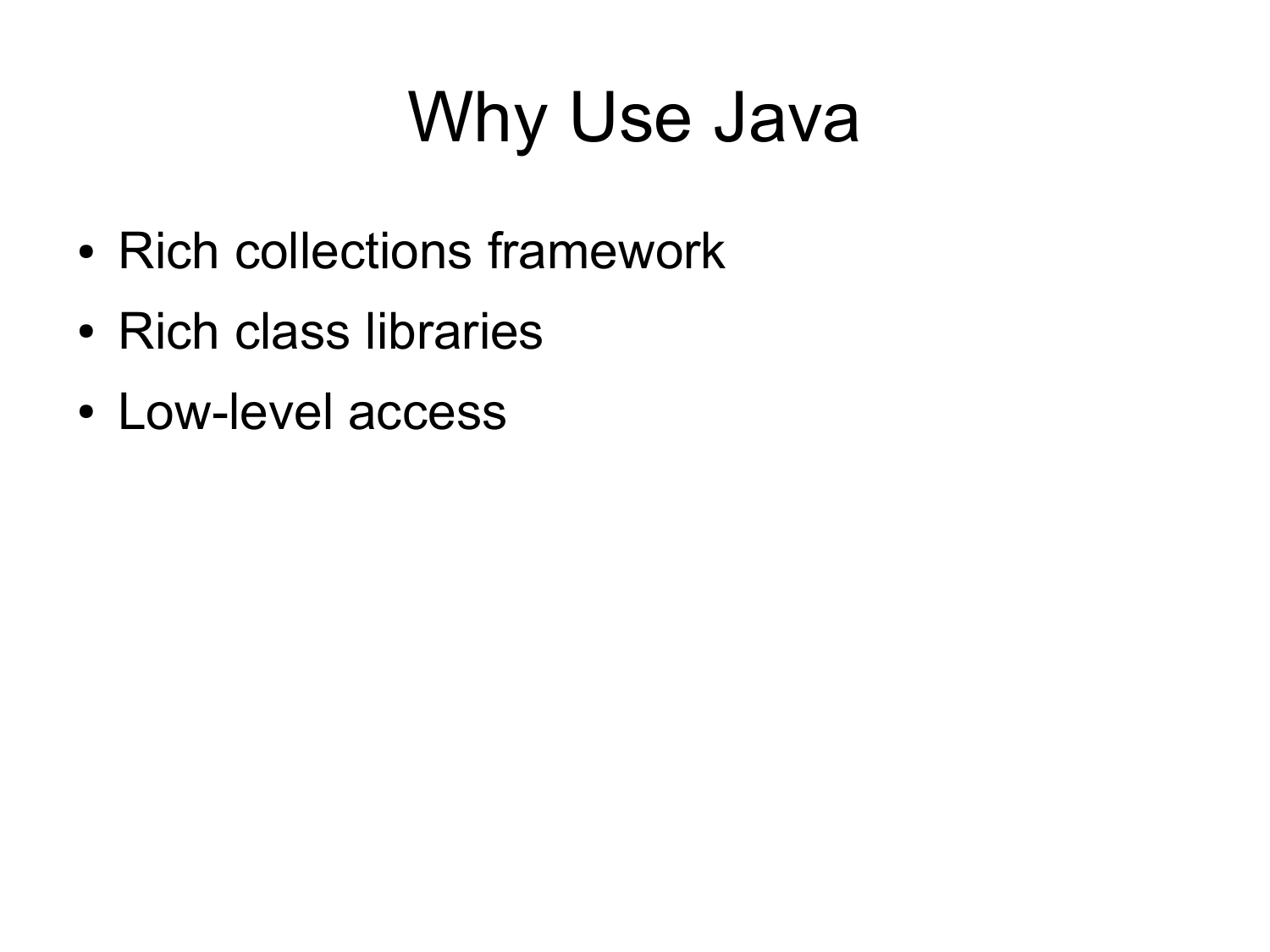# Why NOT Use Java

- CFML/Java object mismatch
- Ugly CFML syntax for Java
- New development workflow
	- Compilation
	- Container restarts
- Data type conversion issues
- "scary"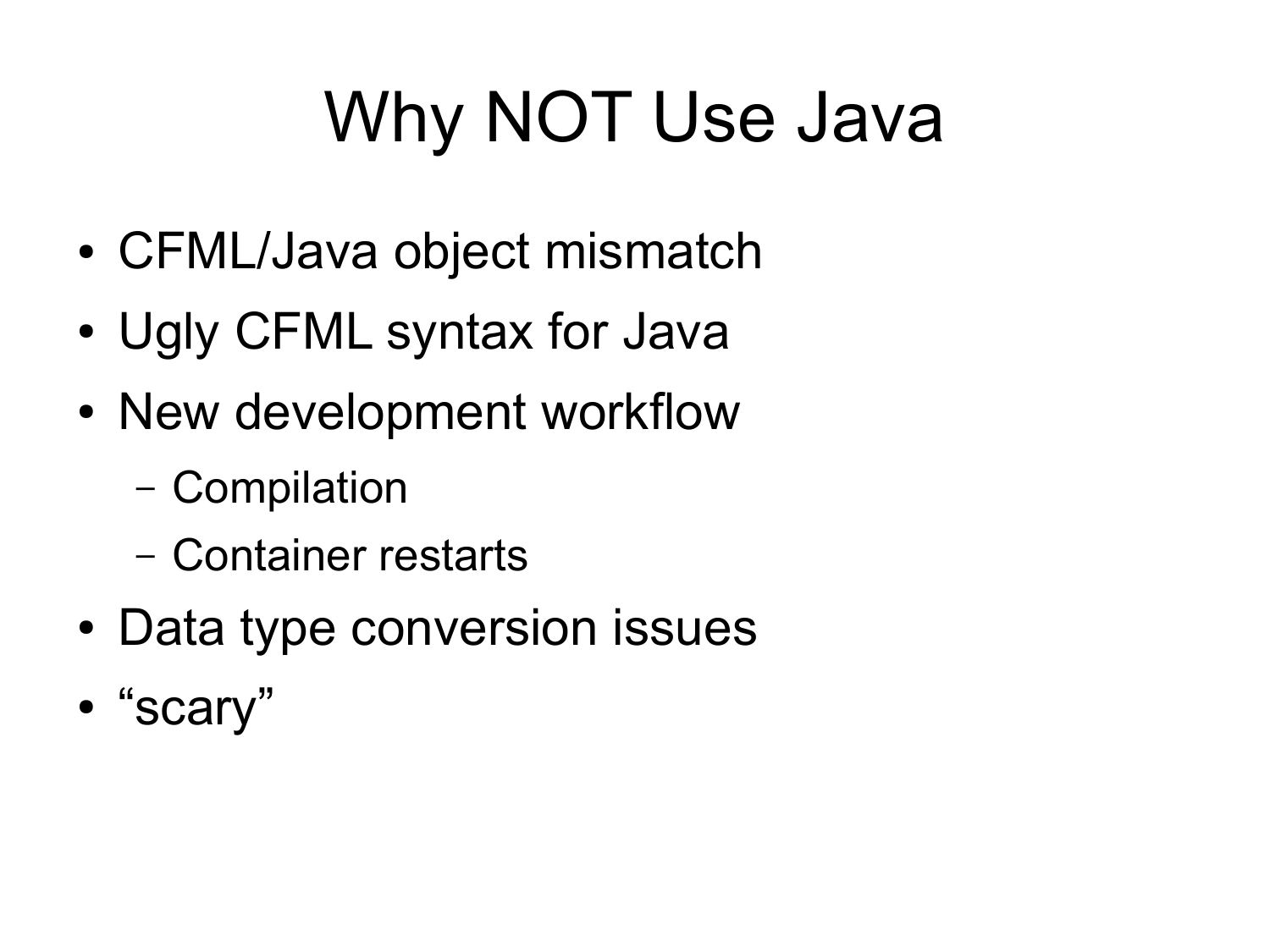# How Can Groovy Help?

- It matches Java symantics
- It matches Java syntax (99%)
- It can deal with CF data structures
- It can be dynamically loaded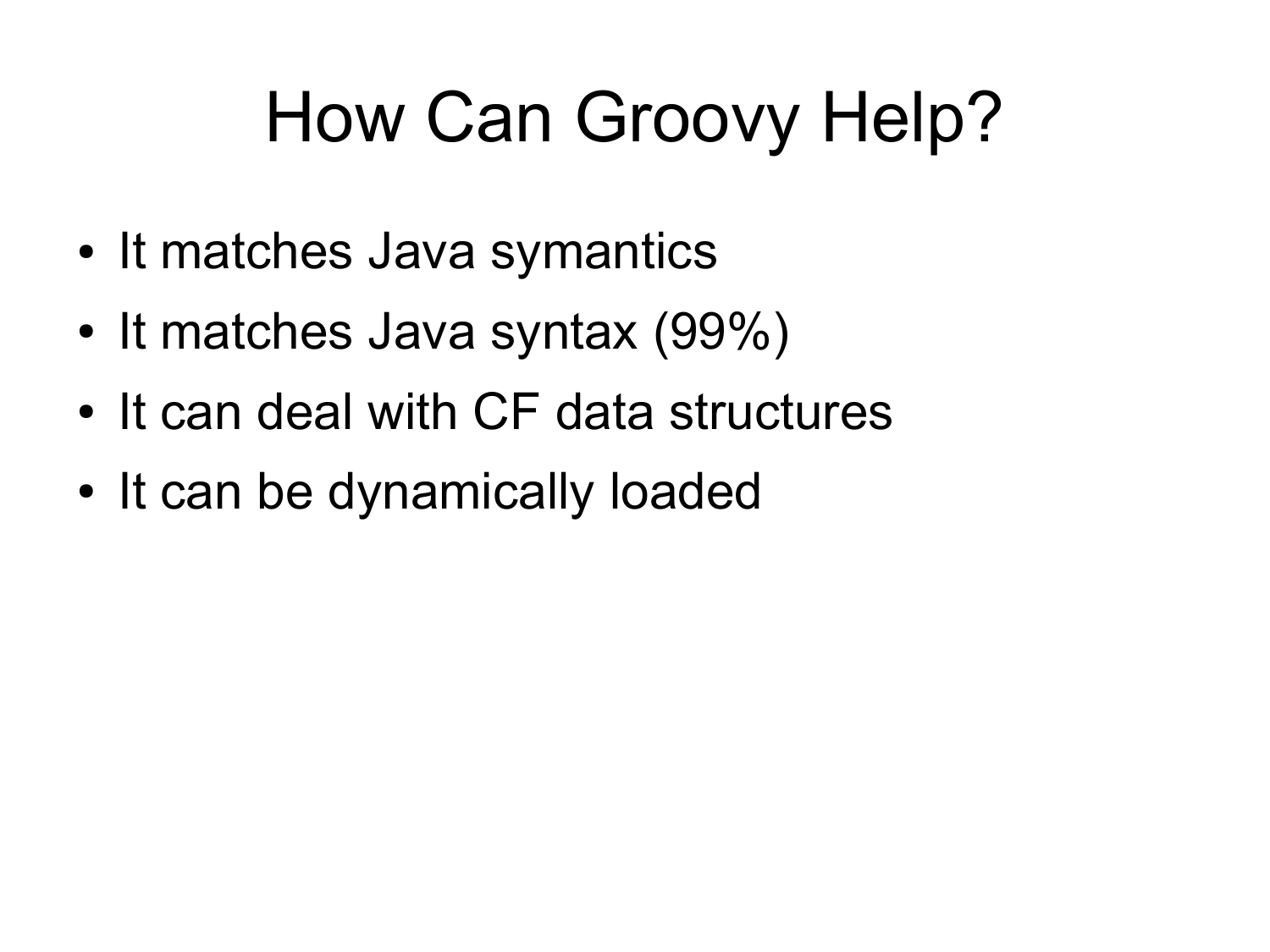## A Comparison

- Sort an array of strings
- CFML: arraySort(myArray, "text")
- Java: createObject("java", "java.util.Collections").sort(myArray)
- Groovy: Collections.sort(myArray)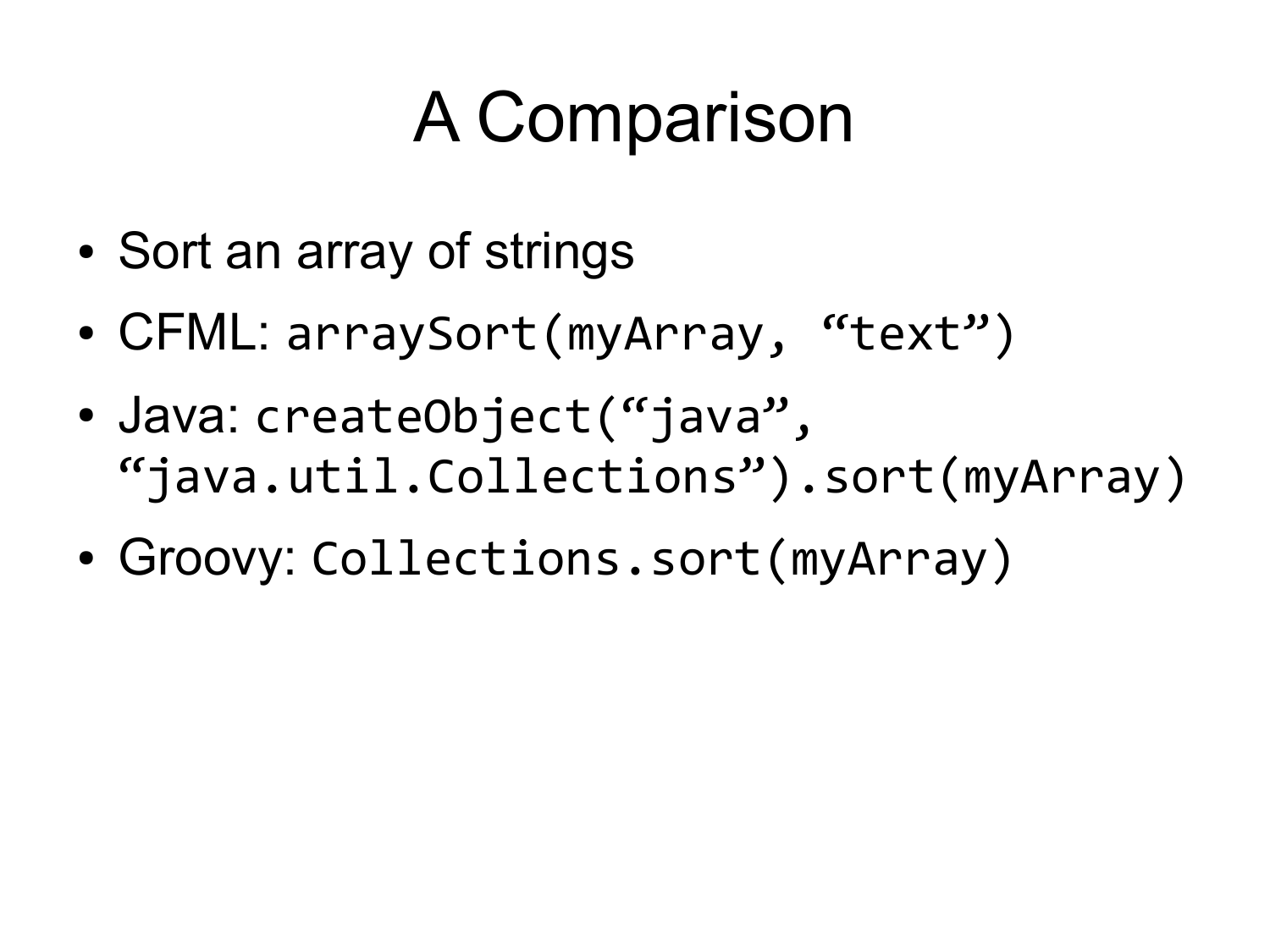### Another Comparison

- Sort an array of structs (by the value of the 'letter' key)
- CFML

```
<cfset keys = "" />
<cfloop from="1" to="#arrayLen(myArray)#" index="i">
    <cfset keys = listAppend(keys, myArray[i].letter & "~" & i) />
</cfloop>
<cfset newArray = \lceil \rceil />
<cfloop list="#listSort(keys, 'textNoCase')#" index="key">
    <cfset arrayAppend(newArray, myArray[listLast(key, "~")]) />
</cfloop>
```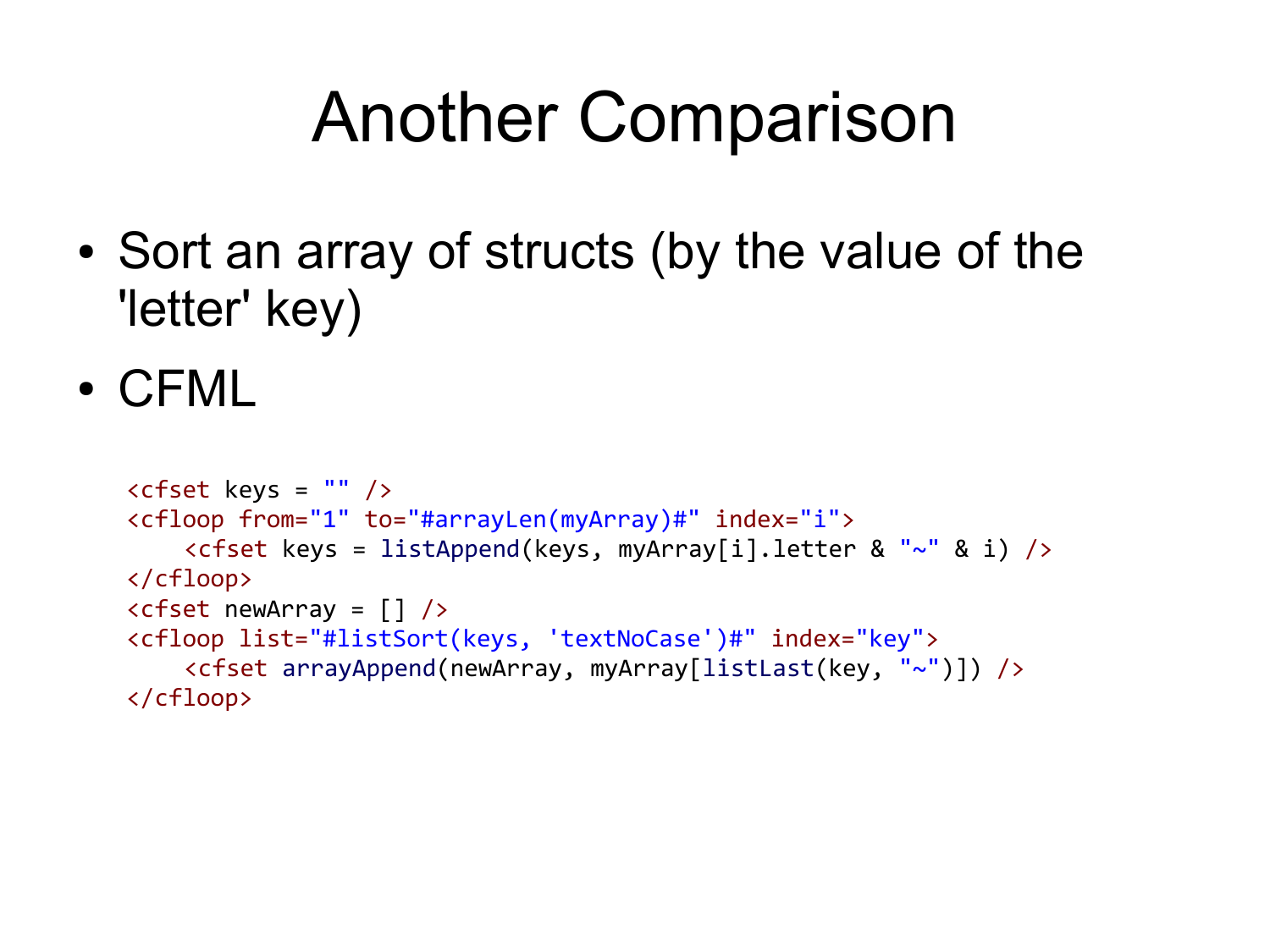### Another Comparison

#### ● Java

```
import java.util.Comparator;
import java.util.Map;
public class LetterKeyComparator implements Comparator {
    public int compare(Object o1, Object o2) {
        return ((Comparable)((Map)o1).get("letter")).compareTo(
            ((Map)o2).get("letter")
        );
    }
}
```
Compile, put .class in /WEB-INF/classes, restart container

```
createObject("java", "java.util.Collections").sort(
   myArray,
   new LetterKeyComparator()
)
```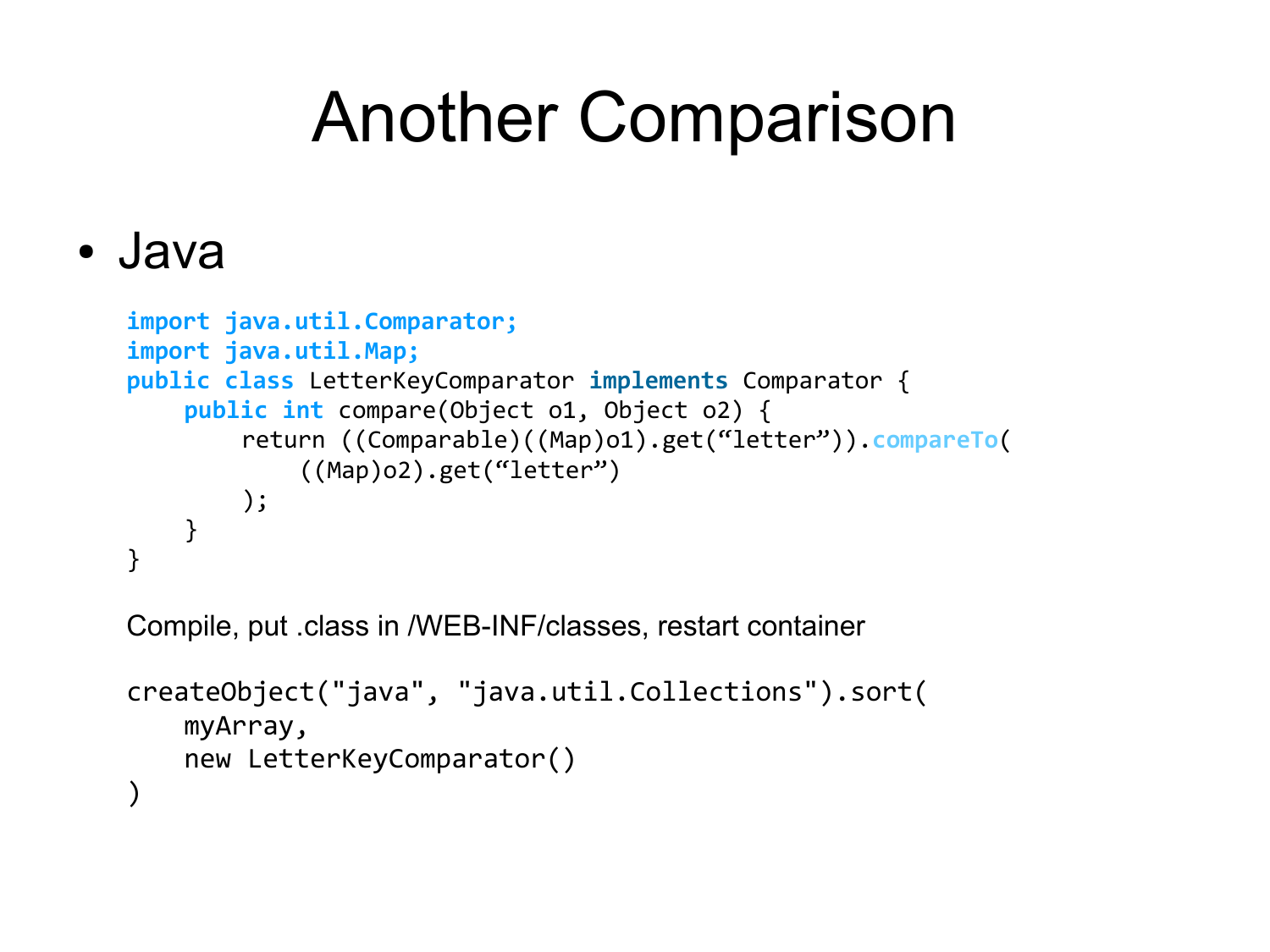### Another Comparison

#### • Groovy (Java analogue)

```
class LetterKeyComparator implements Comparator {
    int compare(o1, o2) {
        o1.letter.compareTo(o2.letter)
    }
}
```
Collections.sort(myArray, new LetterKeyComparator())

#### • Groovy (the easy way)

```
Collections.sort(myArray, {o1, o2 ->
    o1.letter.compareTo(o2.letter)
} as Comparator)
```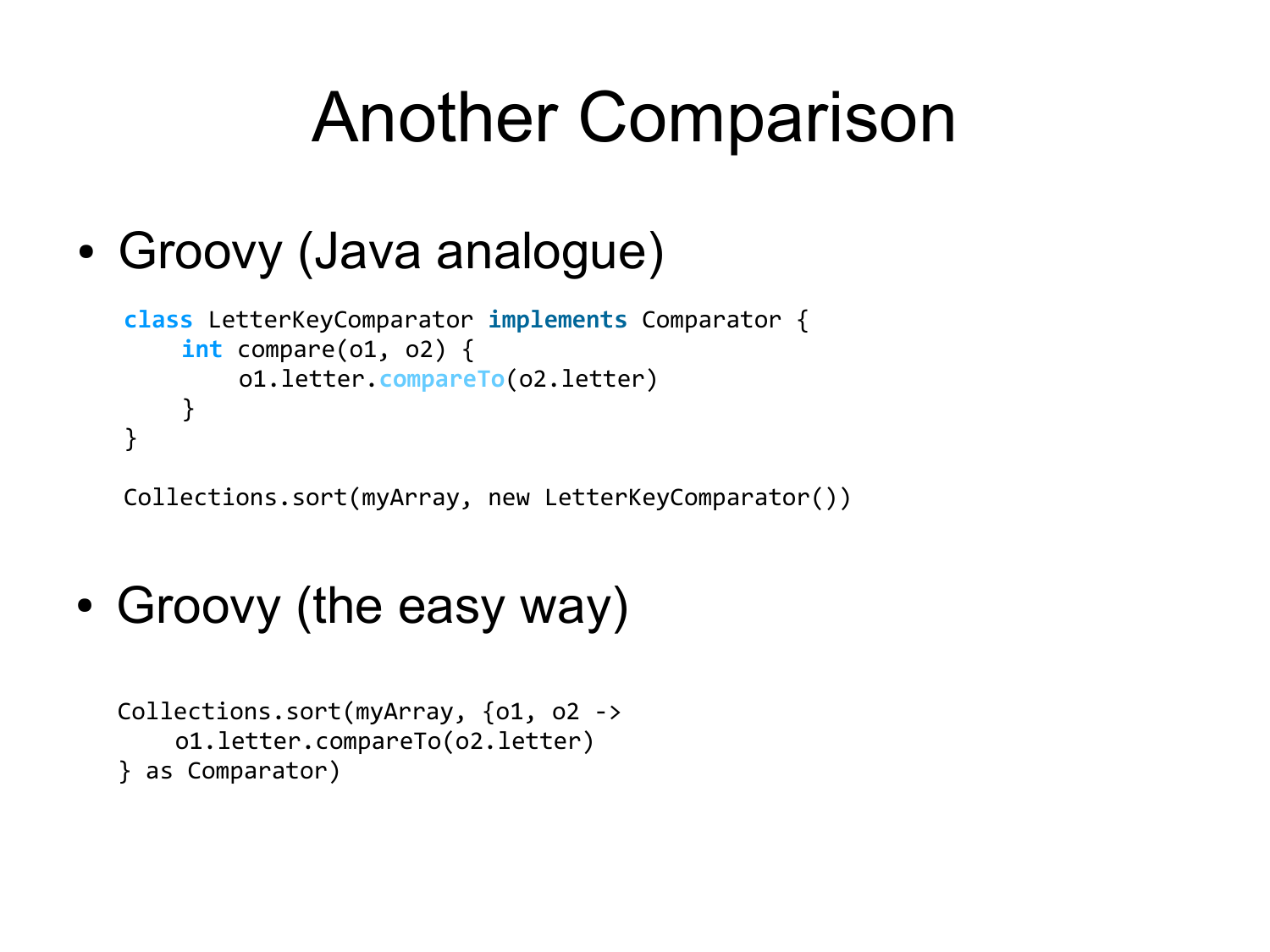## Closure Syntax

```
//Groovy
{01, 02 -}o1.letter.compareTo(o2.letter)
}
```

```
//JavaScript
function(o1, o2) {
    return o1.letter.compareTo(o2.letter);
}
```
- Arguments are optional
	- Single argument named 'it'
- No 'function' keyword
- Optional 'return' keyword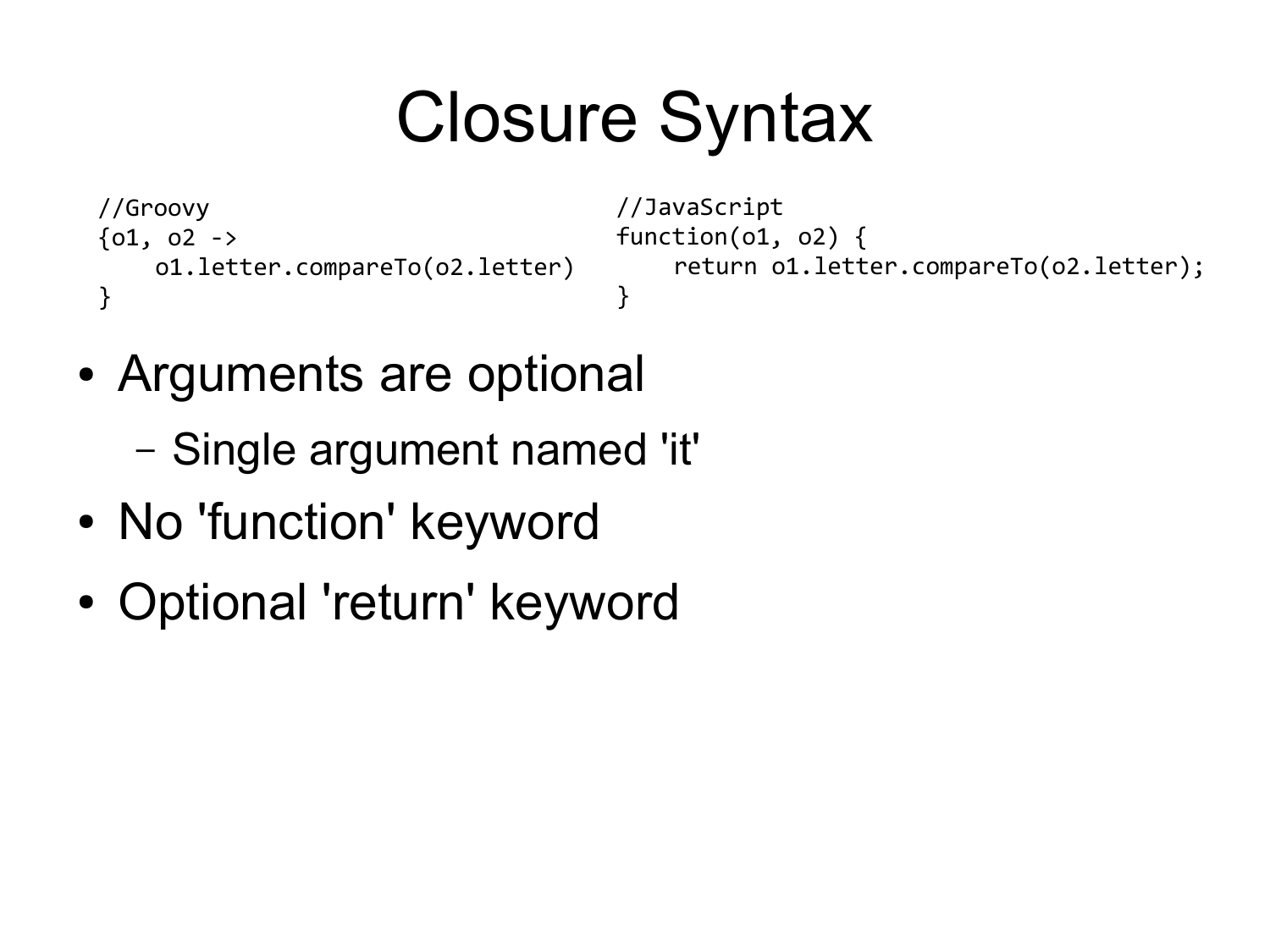### Neat. How to Use?

- Download the Groovy JAR
- Drop in /WEB-INF/lib
- Restart container
- Load a ScriptEngine
- Configure a Binding
- Create a script
- Hand to ScriptEngine w/ Binding
- Execute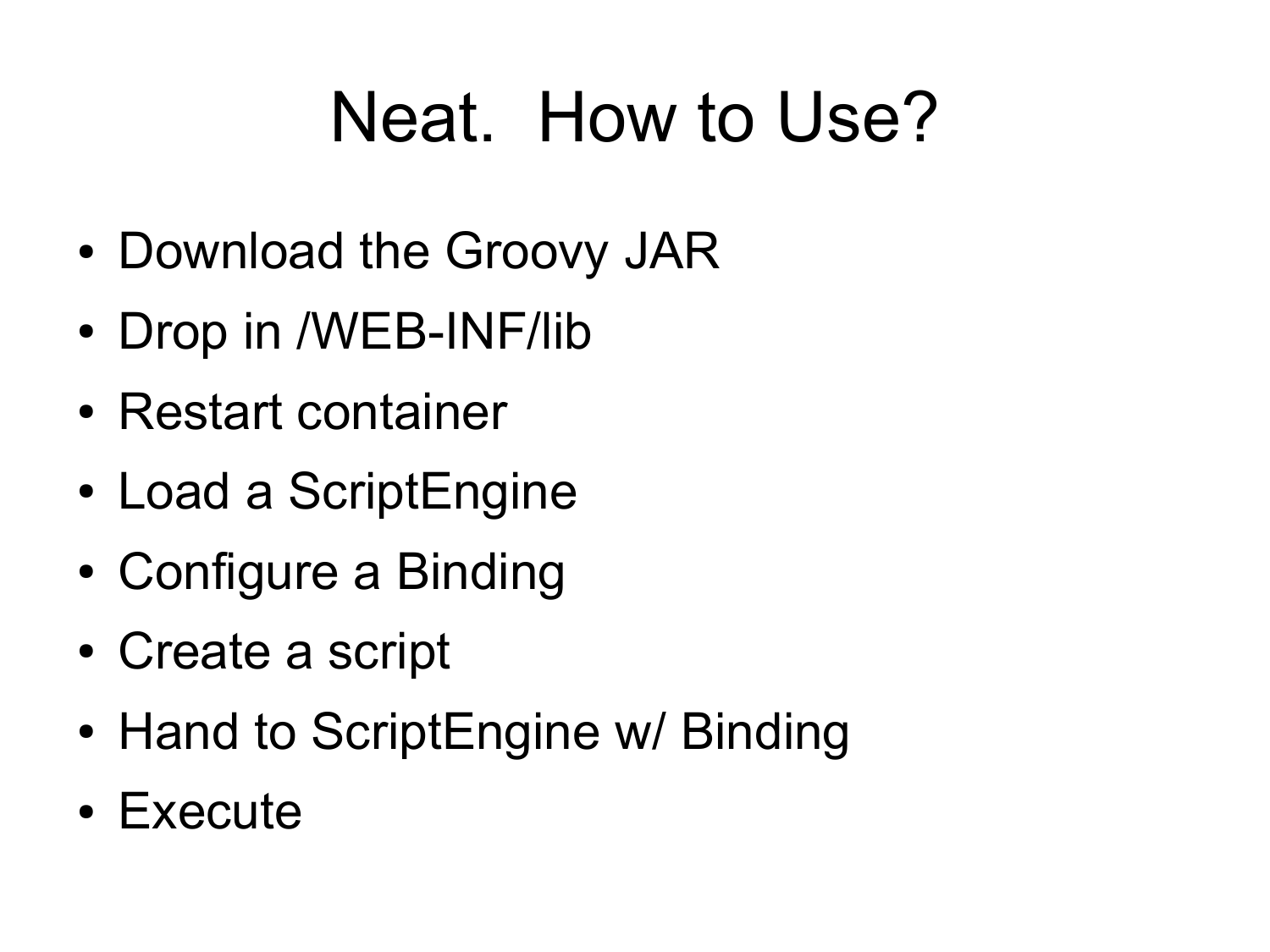## The Real Way

- Download CFGroovy
- Install groovy-all-x.y.z.jar
- Use <g:script> just like <cfscript>

```
<cfimport prefix="g" taglib="groovyEngine/tags" />
<cfset myArray = listToArray("barney,heather,lindsay") />
<cfdump var="#myArray#" />
<g:script>
    variables.myArray.add("emery")
</g:script>
<cfdump var="#myArray#" />
```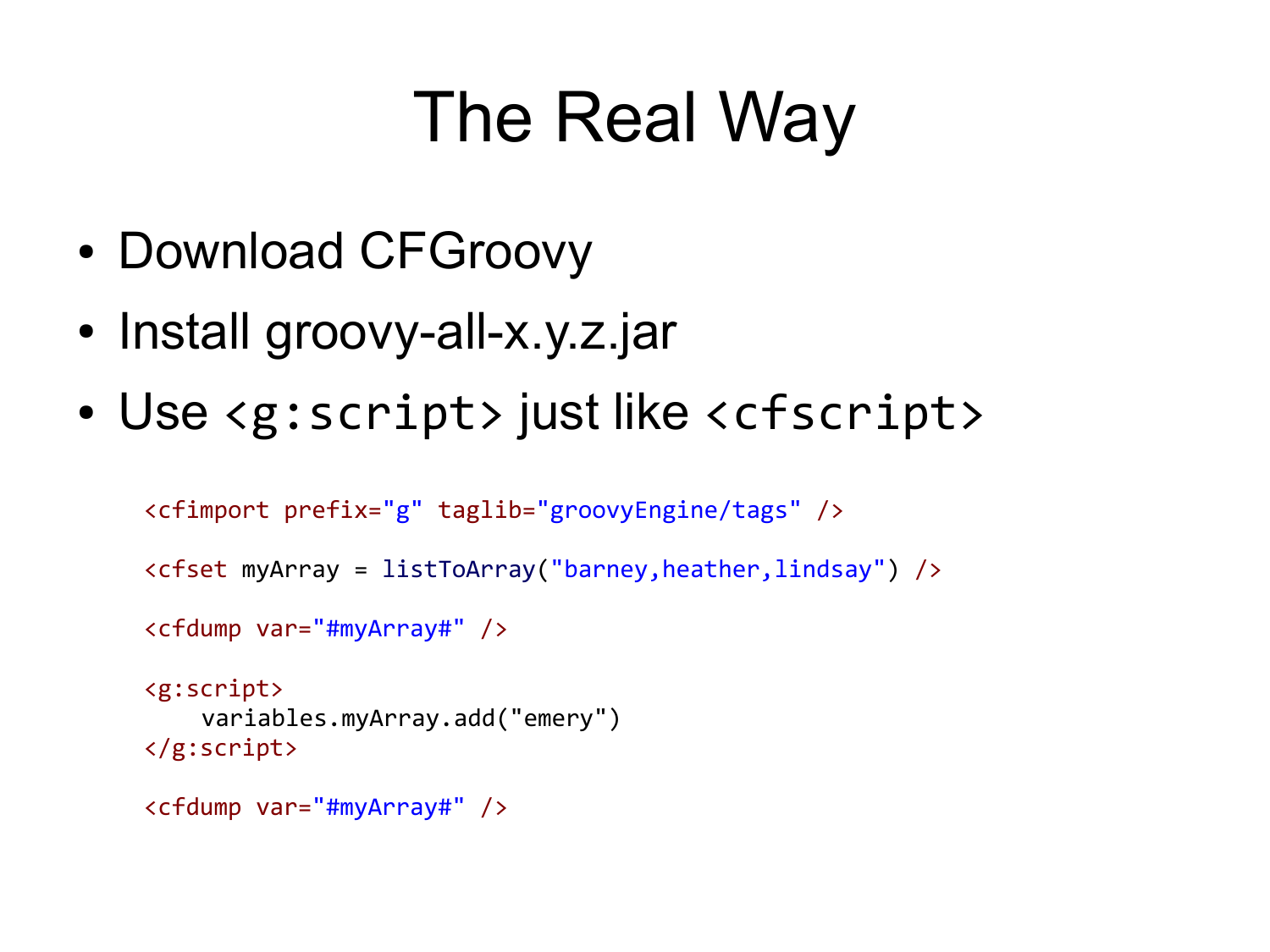### Where's the Code??

- In Eclipse, naturally.
- All examples on Railo 3 RC1 (that's 3.0.0.003)
- CFGroovy works on all Railo 3 and CF8.0.1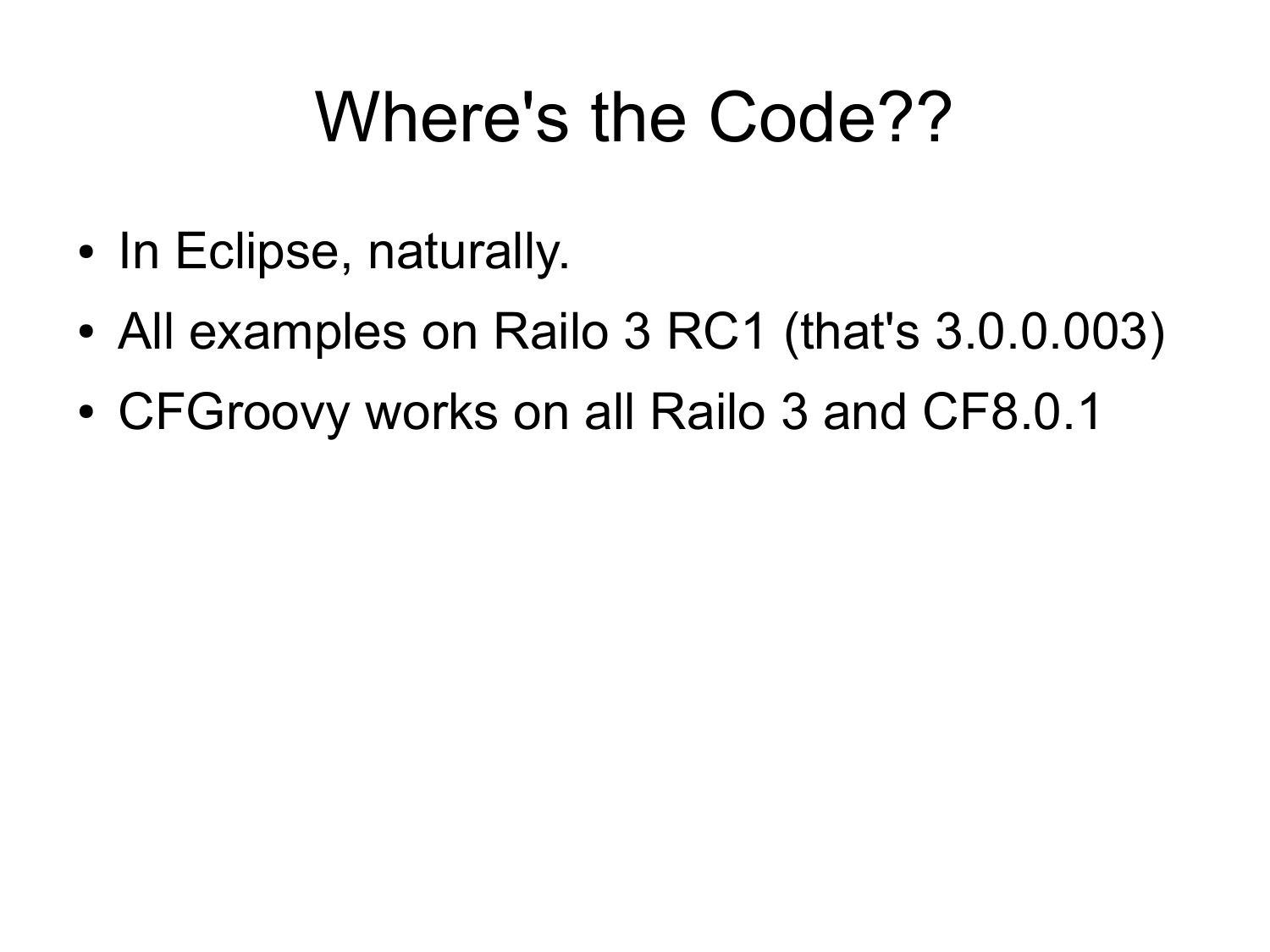# I'm Sleepy

- CF Groovy includes Hibernate
- Only persists Groovy entities, not CFCs
- No Hibernate XML (unless you want to)
- Autoreloading, compile-on-the-fly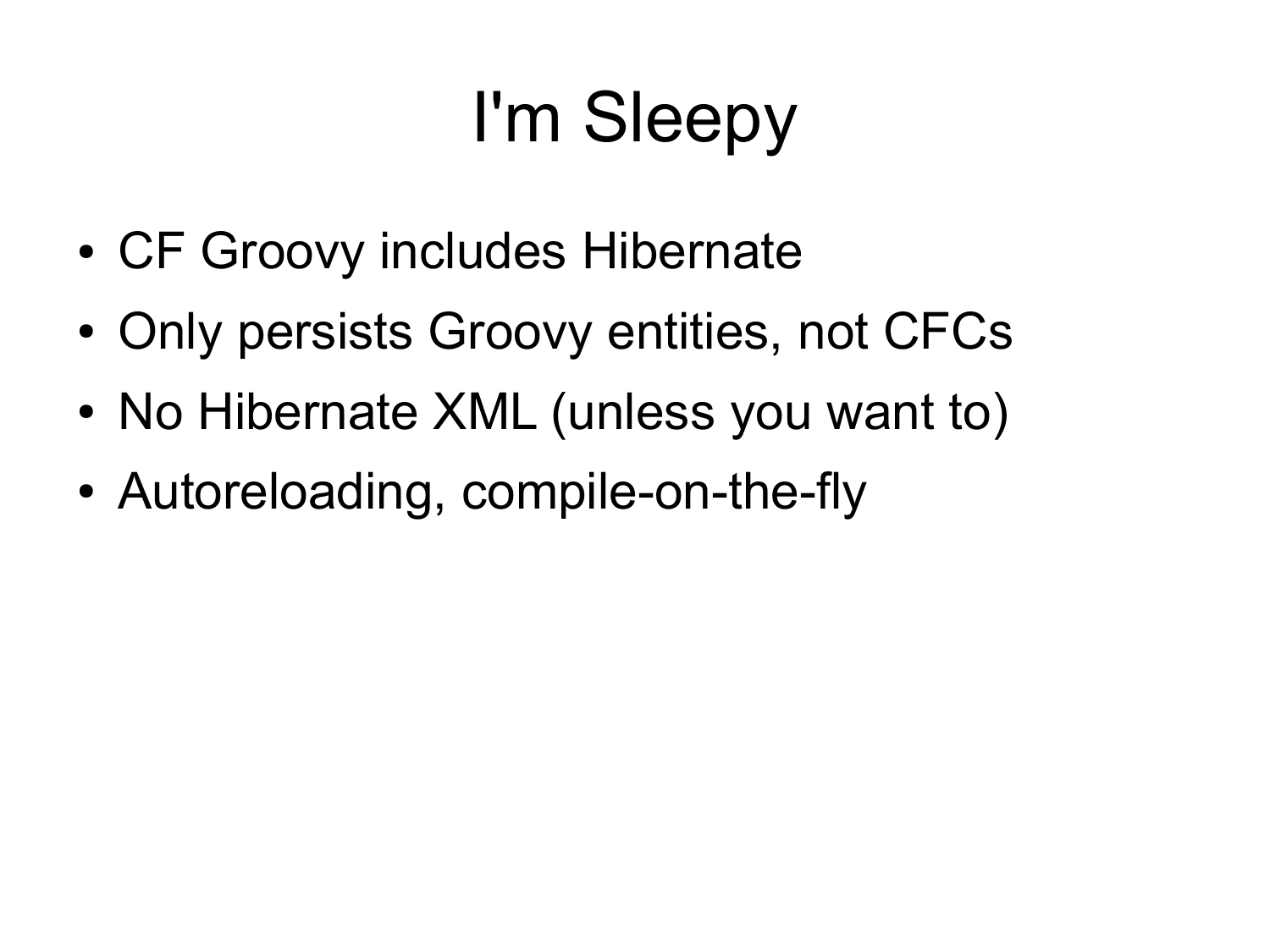### Hibernate

- "The" Java ORM framework
	- Runtime (bytecode) centric
	- State-based
	- HQL query language (SQL available)
	- "universal" DB support
	- Implements EJB
- Part of JBoss JEMS
- Works bottom-up or top-down
- Supports Java Annotations or XML config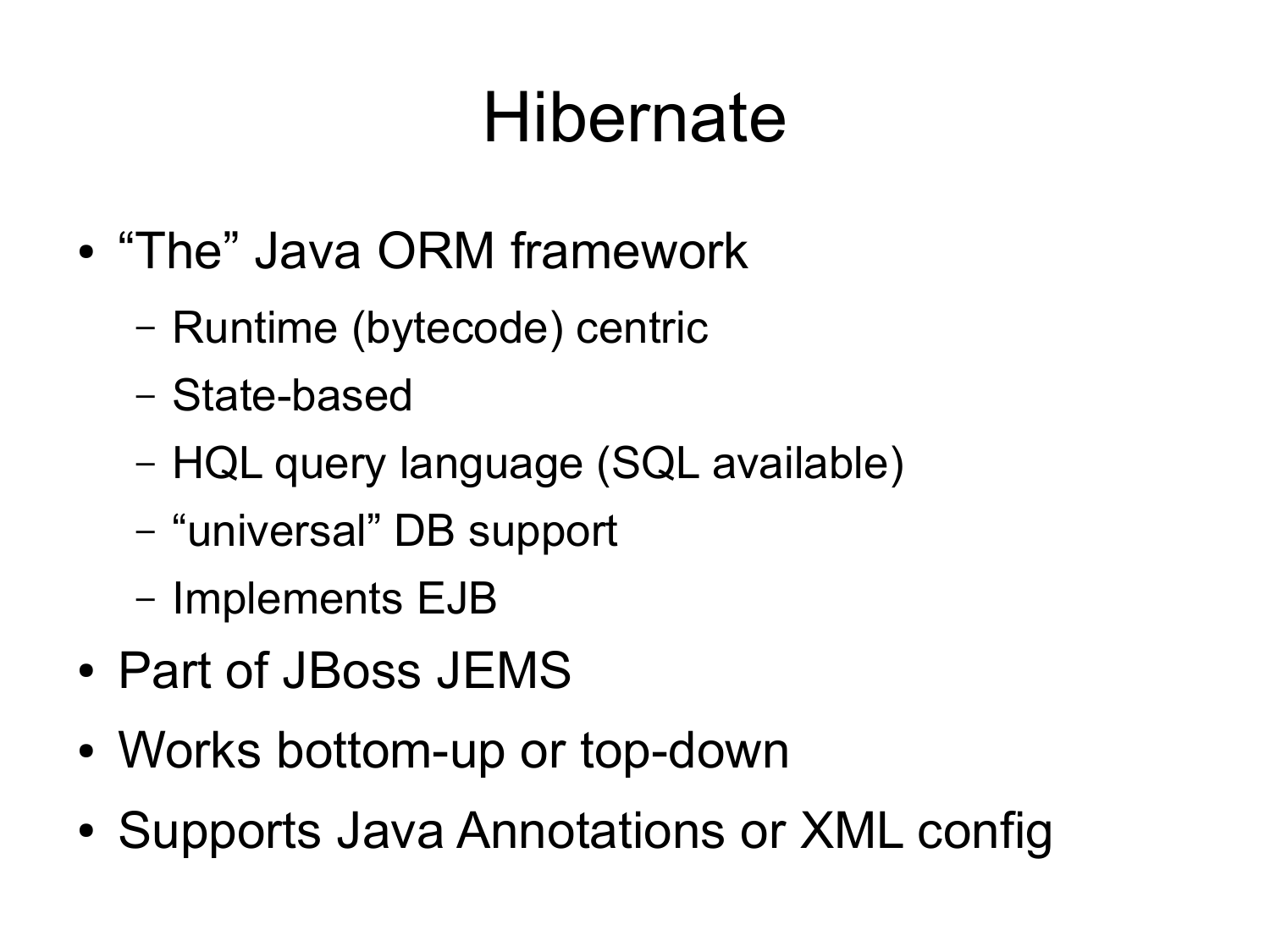## A Groovy Entity

...

**package** com.barneyb

**import** javax.persistence.\*

```
@Entity
class User extends AbstractEntity {
```
 String firstName String lastName String email

}

```
 @Column(unique = true)
 String username
```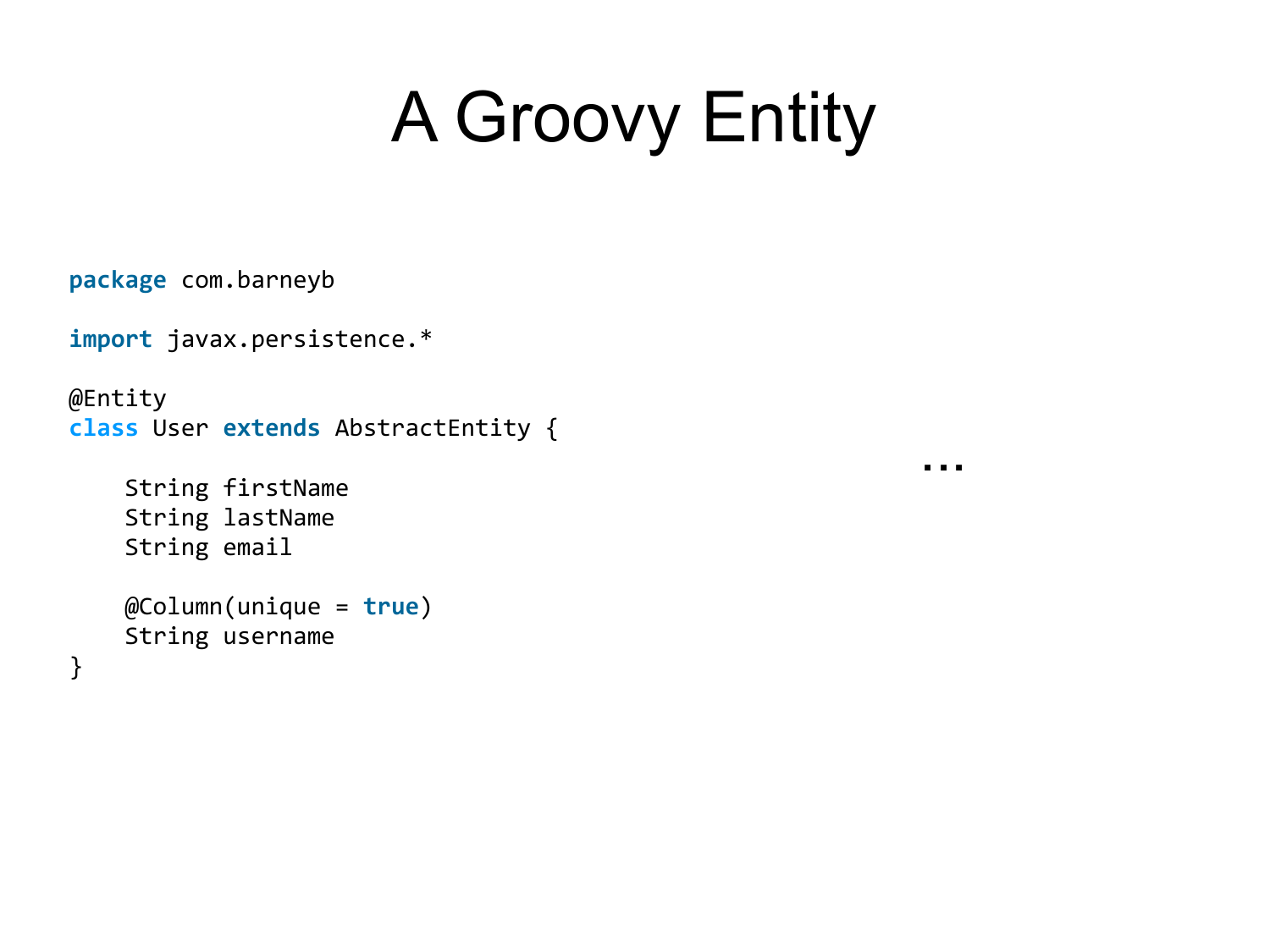# A Groovy Entity

**package** com.barneyb

**import** javax.persistence.\*

```
@Entity
class User extends AbstractEntity {
```

```
 String firstName
 String lastName
 String email
```
}

```
 @Column(unique = true)
 String username
```
**package** com.barneyb

**import** javax.persistence.\*

@MappedSuperclass **class** AbstractEntity {

> @Id @GeneratedValue Long id

 @Version Long version

}

 @Temporal(TemporalType.TIMESTAMP) Date createDate

 @Temporal(TemporalType.TIMESTAMP) Date modifyDate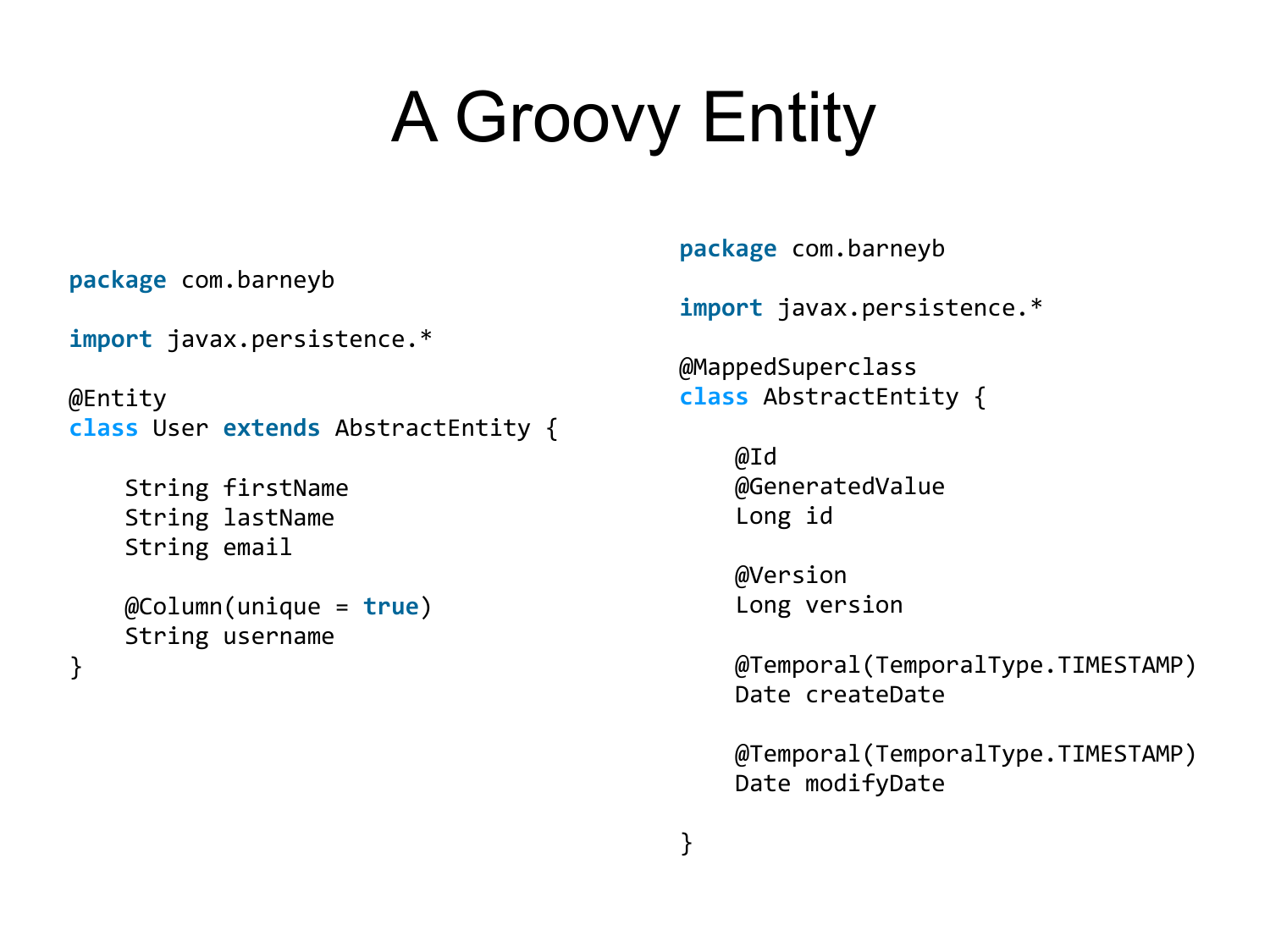### Persist It!

```
<g:script>
import com.barneyb.*
variables.user = new User([
    firstName: attributes.firstName,
    lastName: attributes.lastName,
    username: attributes.username,
    email: attributes.email,
    createDate: new Date(),
    modifyDate: new Date()
])
request.sess.save(variables.user)
request.sess.flush()
</g:script>
```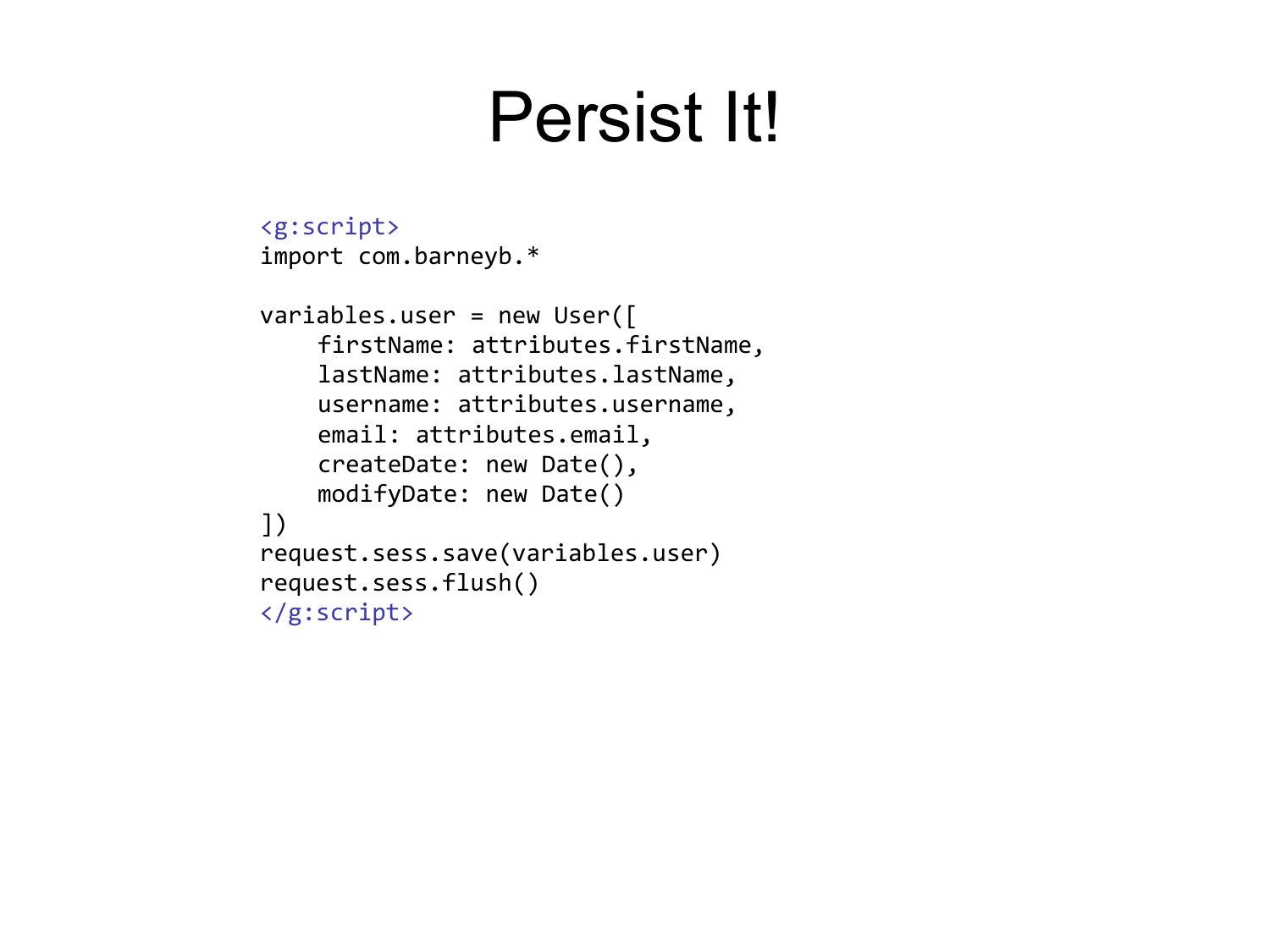### Update It!

```
<g:script>
import com.barneyb.*
```

```
variables.user = request.sess.get(User.class, Long.parseLong(attributes.id))
variables.user.firstName = attributes.firstName
variables.user.lastName = attributes.lastName
variables.user.username = attributes.username
variables.user.email = attributes.email
variables.user.modifyDate = new Date()
request.sess.save(variables.user)
request.sess.flush()
</g:script>
```